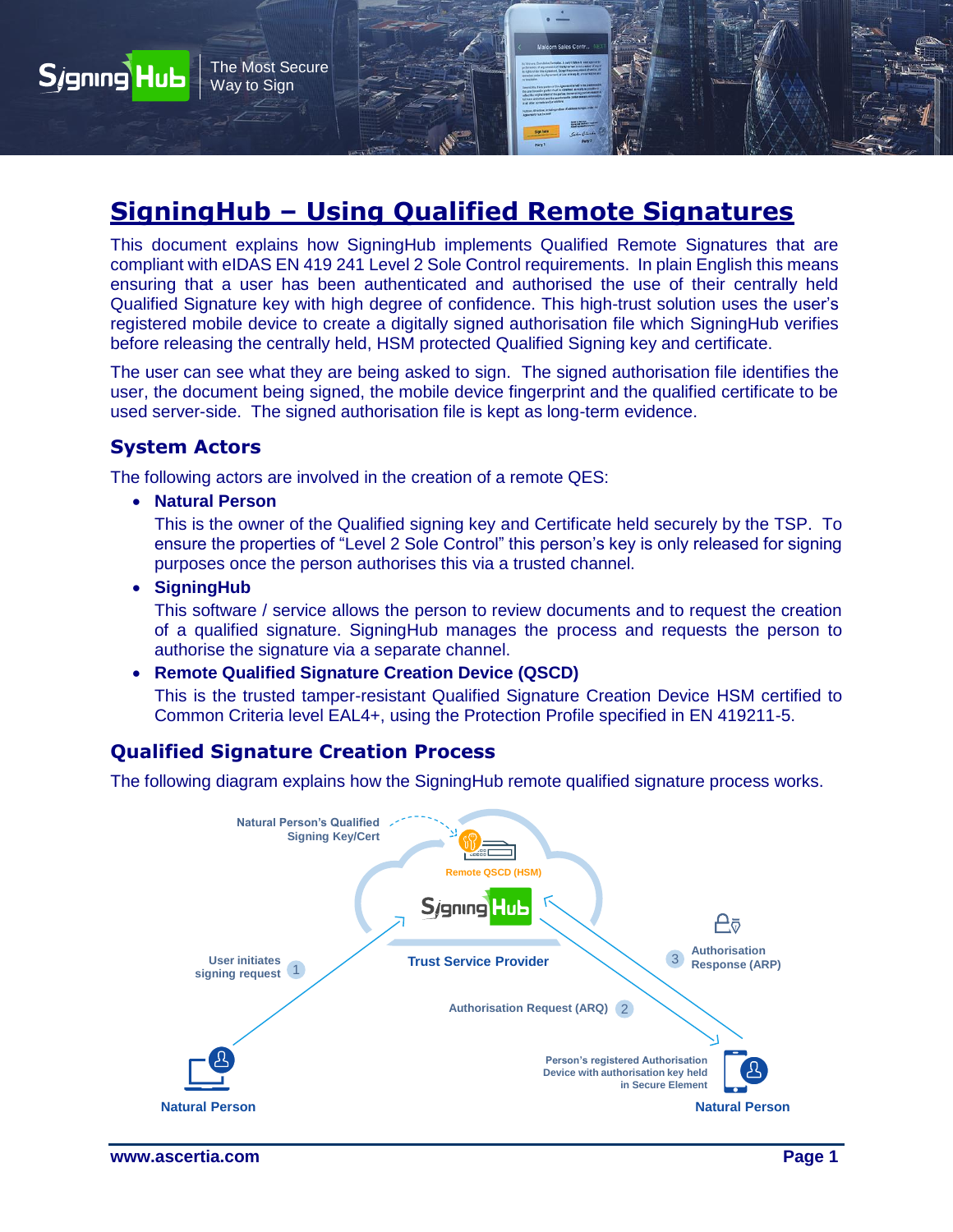

The diagram depicts a person interacting directly with SigningHub using its web interface, it is also possible for SigningHub functionality to be embedded inside a front-end business application's webpages using the SigningHub REST/JSON API. The steps are:

- 1) The person logs into SigningHub using a secure HTTPS session. The login process may require a simple username/password and optionally using a second factor. SigningHub can also use the identification and authentication service of an external Identity Provider (IDP) using the SAMLv2 protocol. Once logged in the user can review a document and request it to be signed.
- 2) SigningHub will create an Authorisation Request (ARQ) message. The ARQ contains: (a) Document Name and the Document ID
	- (b) Hash of the document to be signed
	- (c) SigningHub Instance ID and the user's ID
	- (d) The User's Qualified Cert Alias
- 3) SigningHub then displays a message to the person asking them to launch the SigningHub mobile app on their registered device to authorise the remote signing request. Once the person launches the SigningHub mobile app the ARQ is automatically downloaded into the user's mobile app and shows a pop-up message as shown (iOS version is shown):
	- a. The SigningHub app displays the Document Name and ID which is being requested for authorisation for remote signing. The person may authorise using their fingerprint biometric check assuming this is supported by the mobile device or on iOS by entering the SigningHub account password.
	- b. If the user is authenticated successfully, the mobile app creates a signed Authorisation Response (ARP). It signs the ARP using the authorisation private key stored in the mobile device secure element /enclave and returns the signed ARP back to the SigningHub Server.



- c. SigningHub verifies the ARP was signed using the person's registered device and uses its registered certificate to confirm and verify the ARP signature. If it is valid then the user's wrapped private key is passed to the HSM, unwrapped and the used to create the Qualified Signature on the document.
- d. SigningHub writes a secure log entry containing the signed ARP as a digitally-signed proof that the remote signature was authorised by the person using one of their preregistered authorisation devices. The signed ARP message can be downloaded from the server and verified independently.

### **The User Registration Process**

Before a person can start using the SigningHub remote signing service they must first be securely vetted and their qualified signing key has to be created inside the HSM and their Signing Certificate issued by the TSP's CA.

The Trust Service Provider (TSP) will comply with all the relevant TSP policy and security requirements for TSPs supporting qualified signature creation and validation services as well as the issuing of qualified certificates. Of course, if this solution is being used for Advanced Electronic Signatures (AES) then adherence to these policy requirements is not essential.

The process for registering the person, creating the signing key inside the HSM and requesting a Qualified Certificate for the person is as illustrated and described below: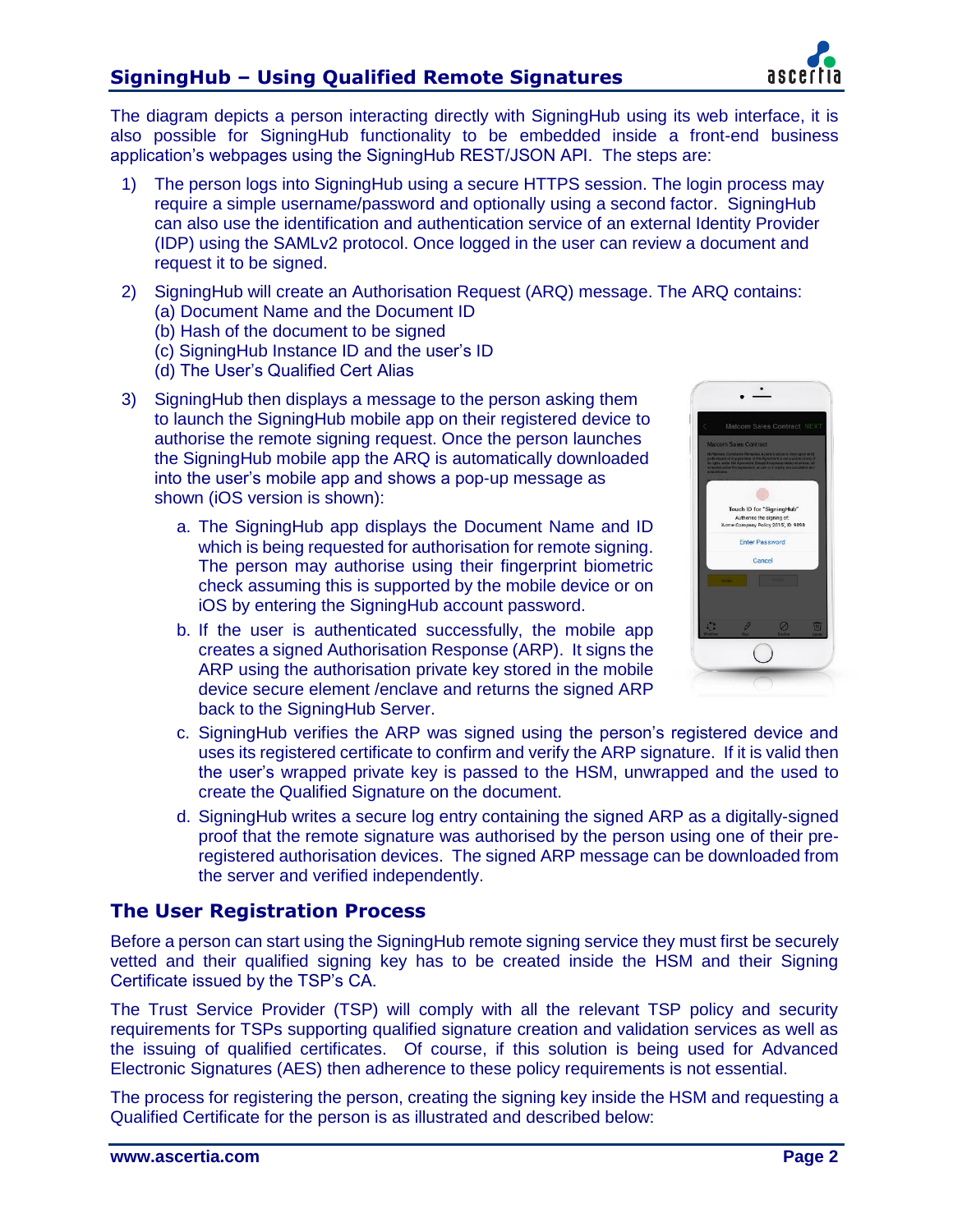# **SigningHub – Using Qualified Remote Signatures**





- 1) The person needs to complete a formal registration process for a qualified certificate with the Registration Authority of a Trust Service Provider (TSP). If granted, a One Time Code is usually provided to identify this user's request. It is possible for the TSP to make an API call to create the user's SigningHub account once the vetting process completes successfully - if so skip to (3).
- 2) Once the person's identity is verified, the person can register with SigningHub using a secure HTTPS session. The person provides their email address, mobile number and choose a password based on a strong password policy. The person must provide the OTC code issued in step 1 above. SigningHub checks that the person has access to their email address by sending an email account activation link to this address.
- 3) Once the person's account is active, SigningHub generates a qualified key pair inside the HSM for this person. The private key is exported from the HSM using an HSM Key Encrypting Key (KEK) and stored. SigningHub also creates a qualified certificate signing request (CSR in PKCS#10 format) and passes it to the TSP, together with the user's OTC value.
- 4) The TSP CA System retrieves its previous registration record using the OTC reference and verify that this certificate request is for the same person. If so it will make a certificate request and respond back to SigningHub with the certificate which it stores it in the database.

### **Authorised Device Registration Process**

The SigningHub user is notified that they must download the SigningHub mobile app (iOS or Android) on to their mobile device(s) which they wish to set-up for remote signature authorisation purposes. The SigningHub app is available free of charge on Android and Apple stores.

Once the person has installed the SigningHub mobile app and logged in with their SigningHub credentials, they are asked if they wish to register this mobile device as an authorisation device for remote signing. If the person agrees then SigningHub will send an OTC via SMS to the user's registered mobile phone (this registered phone number may be same device as currently being registered for remote signing authorisation purposes or a different mobile device). This proves the user is in control of their mobile phone.

The SigningHub mobile app prompts the user to enter this OTC code.